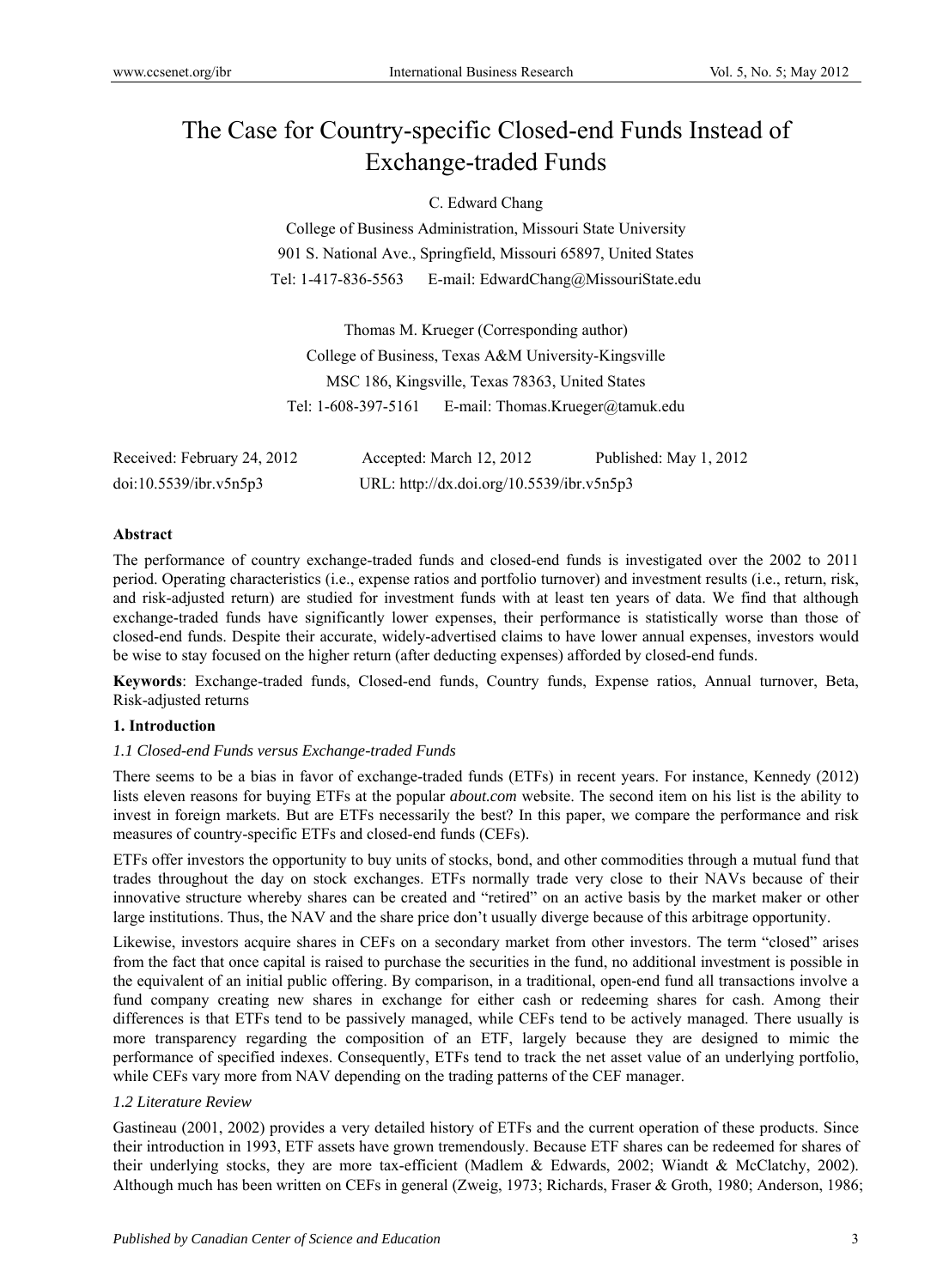Pontiff, 1997), very limited research has been conducted on either country-specific ETFs or closed-end country funds.

We found only two articles that are closely related to the present study. Harper, Madura and Schnusenberg (2006) utilized monthly data from April 1996 to December 2001 from sources, including Morgan Stanley Capital International and the Center for Research in Security Prices (CRSP), and found that ETFs exhibit higher mean returns and higher Sharpe ratios than corresponding closed-end funds. They also found that closed-end funds exhibit negative Jensen's alphas over the same sample period. Chang and Swales (2005) utilized annual returns of the eight-year period from 1997 to 2004 for 11 countries, and found ETFs, when compared with CEFs, exhibited (1) lower expense ratios and turnover, (2) lower NAV and market returns, (3) higher risks (standard deviations and betas), and (4) lower risk-adjusted returns (Sharpe ratios and Jensen's alphas). This report is both an update and extension of that article in light of subsequent expansions and the contractions that impacted economies across the world. According to the International Monetary Fund's World Economic Output gauge, the global economy grew by 10.6 percent during 2006-2007, gave up 2.8 percent during 2008-2009, and expanded again by 9.2 percent during the 2010-2011 period.

#### **2. Comparative Fund Performance**

### *2.1 Data*

In order to include only investment funds which have been in existence for at least ten years, the sample consists of ETFs and CEFs for which complete data was available for at least a decade. Studying performance over the recent January 2002 to December 2011 period has two advantages. One, recent information is of most relevance to investors. Two, due to the growth in the number of mutual funds over time, focusing on the recent decade maximizes the number of funds in the sample. Data of both ETFs and CEFs were obtained from the same source, Morningstar's Principia and website, to ensure the consistency of data definitions and constructions.

As shown in Table 1's first set of columns, nine countries were represented in country-specific ETFs and CEFs from 2002 to 2011. In most instances, there was only one ETF and one CEF based on stock issued in a given nation. The exceptions were Japan with two ETFs and two CEFs, Mexico with one ETF and two CEFs, and South Korea which also had one ETF and two CEFs. In order to equalize the impact of country-specific factors on fund type, national average values were computed for these multiple-fund nations. These averages were used to represent the fund average for the specified country and employed in the computation of fund type averages and statistical significance.

#### *2.2 Expense Ratios*

There is a significant difference in ETF and CEF expense ratios. As shown at the bottom of Table 1's Expense Ratio set of columns, the average ETF expense ratio was 0.54 percent, while the average CEF expense ratio was 1.39 percent. The difference is statistically significant at the one percent level. In fact, in every country, the CEFs' expense ratio was at least twice as large as the ETFs' expense ratio.

The other striking expense ratio detail is the consistency of the ETF expense ratio, which varies from only 0.51 percent to 0.59 percent. By contrast, the CEF expense ratio ranges from 1.11 percent to 1.76 percent. This range is larger than the largest ETF expense ratio, which was South Korea's ETF expense ratio of 0.59 percent. By contrast, Singapore's CEF had an expense ratio of 1.76 percent.

#### *2.3 Annual Turnover*

The amount of turnover, which is reported in the two right columns of Table 1, appears to be more meaningful than statistically significant. ETF mean turnover averaged 18.53 percent, while CEF mean turnover averaged 39.83 percent. Although the average CEF is twice as large, there is a wide range in the CEF turnover, with no turnover at the Australian and Singapore CEFs. By contrast, over one hundred percent of the Mexican CEFs' investments were turned over.

Three CEFs have an annual turnover larger than the highest annual turnover among ETFs, Malaysia's 49.00 percent. Nonetheless, three CEFs have an annual turnover below the lowest annual turnover among ETFs, Mexico's 5.00 percent. Perhaps the most interesting aspect here is the large difference in annual turnover between the Mexico ETF and Mexico CEF, with the former being 5.00 percent and the latter being 126.50 percent.

#### *2.4 Comparative Performance: Average Annual Returns and Systematic Risk*

Three measures of performance and one measure of risk are reported in Table 2. The first pair of columns exhibits average annual returns for the country-specific ETFs and CEFs. With an average annual return that is 1.49 percent higher (i.e., 10.63 % - 9.14 %), CEF average annual returns are significantly better at the 0.05 level. In eight of nine instances, a country CEF's average annual return exceeds that of the country's ETF average annual return. The lone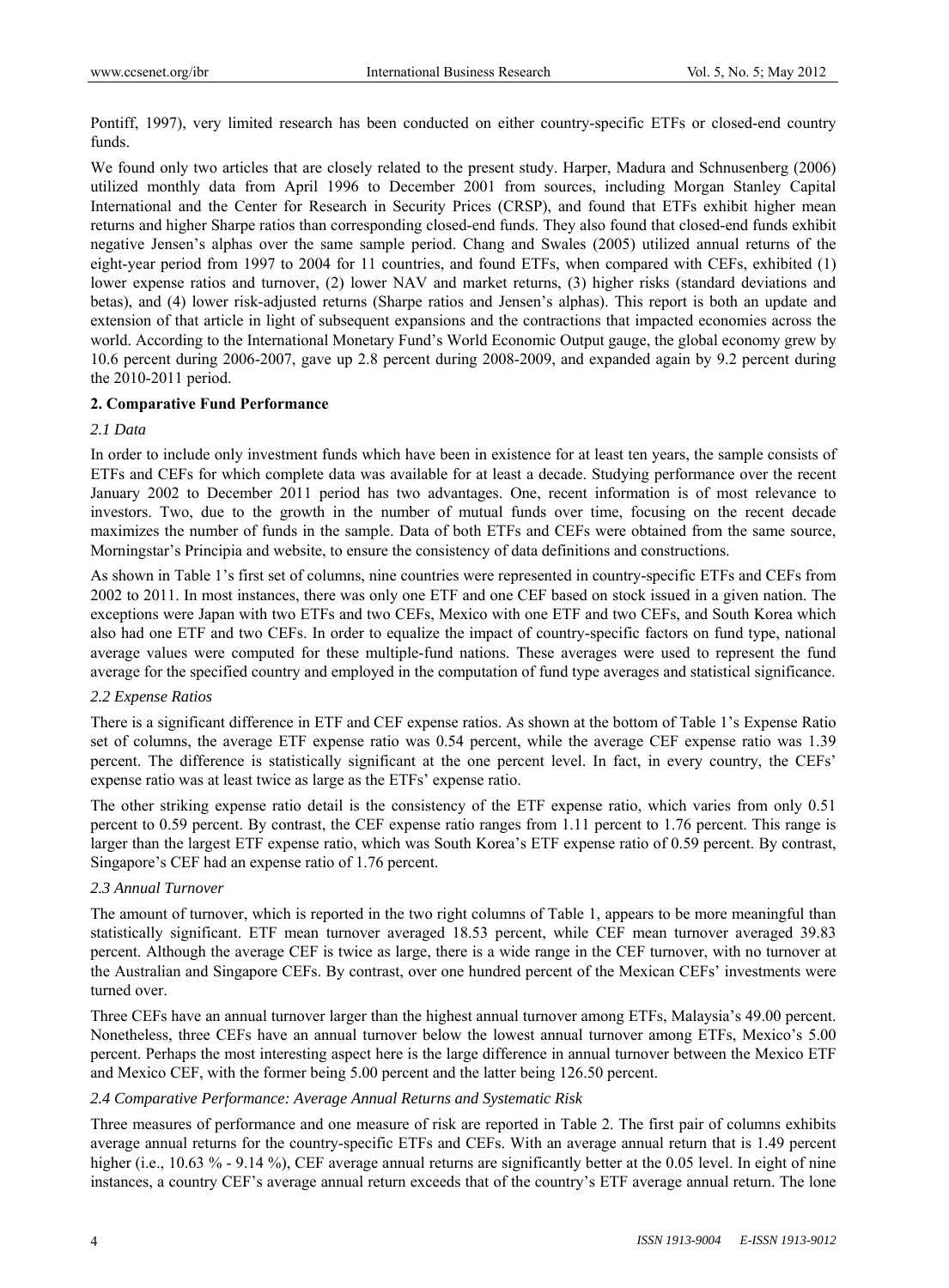exception to this rule is the better performance of the Mexican ETF. However, the difference between Mexico's ETF and CEF performance is only one percent, and not enough to diminish the perceived advantage of selecting CEFs on an overall basis.

Of course, investors are typically concerned about both risk and return. Given that these are portfolios, with their implied ability to diversify away unique events or characteristics of any one investment, an estimate of the systematic risk (i.e., beta) was made. The average beta of ETFs in the sample was 1.00, while the average CEF beta was 0.97, as illustrated in the Beta pair of columns of Table 2. It is not surprising that these average beta values are close to one given the encompassing nature of these investment funds in this study. The difference had a t-statistic value of 0.102, which is barely outside of the range which would have suggested that it is possible to say that country-specific CEFs have less systematic risk than ETFs.

On an individual country basis, betas varied widely. For both the ETFs and CEFs, the systematic risk measure of Germany and South Korea funds exceeded 1.25, while the beta values of Japan and Malaysia were under 0.75. However, the difference between the ETF and CEF fund betas never exceeded Switzerland's 0.09 (i.e., 0.84 - 0.75) spread. Consequently, the impact of country-based differences in beta will have a negligible impact on conclusions regarding the relative value of ETFs versus CEFs.

## *2.5 Comparative Performance: Treynor Measures*

Two risk-adjusted return measures were estimated to compare country-specific ETFs and CEFs. The Treynor measure subtracts the concurrent Treasury security rate in an attempt to estimate return in excess of what would have been earned on a riskless security. These net amounts, divided by the fund's beta, are presented in Table 2's third pair of columns. The average ETF Treynor measure was 7.54 percent, while the average CEF Treynor measure is 8.23 percent. The difference, which amounts to 0.69 percent, is significant at the ten percent level, implying that one can state that CEFs have a higher level of risk-adjusted performance, when risk is defined in terms consistent with the Treynor measure, with ninety-percent confidence.

There is virtually an even split between ETFs and CEFs on a country-by-country basis. Across the four countries with a higher ETF-based Treynor measure, the greatest difference in Treynor-measure performance is the 1.06 percent (i.e. 17.44% - 16.38%) difference found in Malaysia. Across the five countries with a higher CEF-based Treynor measure, the greatest difference in Treynor-measure performance is the 3.19 percent (i.e., 5.10 % - 1.91%) difference found in Germany. In fact, in four of the five countries with higher CEF Treynor measure performance, CEFs outperformed ETFs by over 1.00 percent.

#### *2.6 Comparative Performance: Alphas Measures*

Alpha measures are presented in Table 2's right pair of columns. These risk-adjusted performance measures are the intercept term in the single-index model. The single-index model adjusts return performance for the security's sensitivity to the market (i.e., its beta) and market performance. Alpha measures do not include an assumption regarding the risk-free rate, which is subtracted from returns in the process of computing the Treynor measure. Both measures are frequently presented because alpha measures are excess returns, while Treynor measures present information regarding excess performance per unit of risk.

The CEFs' alpha measures are significantly larger than ETFs' alpha measures at the 0.10 level. With a t-test statistic of 0.062, it appears as though the dominance of the CEFs falls just short of the 0.05 level. Across individual nations, the CEF alpha measure is higher six times, small smaller twice, and equal to the ETF alpha measure once. The highest alpha measures, regardless of fund type, are based on securities issued in Mexico. The lowest alpha measures are found on ETFs and CEFs based on the Japanese stock market.

## **3. Conclusion**

Approximately one fourth of household financial wealth was invested in mutual funds in December 2010. Across mutual fund options, exchange-traded funds (ETFs) are a relatively recent phenomenon, while closed-end funds (CEFs) have been in existence for some time. The financial press frequently publishes articles lauding the performance of ETFs, urging readership to shift money from CEFs to these investments. Lower expense ratios are usually given as the reason behind the recommendation. However, investors should be more worried about making money than spending money.

In this study we contrasted the performance of country-specific EFTs and CEFs from 2002 to 2011. We chose country-specific funds because of their growing popularity, but limited our analysis to funds which had been around for at least a decade and for which there was an ETF-CEF match. Consistent with the claims of ETF supporters, we found that country-specific ETFs have lower expense ratios. However, country-specific CEFs exhibited higher average annual returns and higher risk-adjusted returns (Treynor measures and alpha measures). Since returns were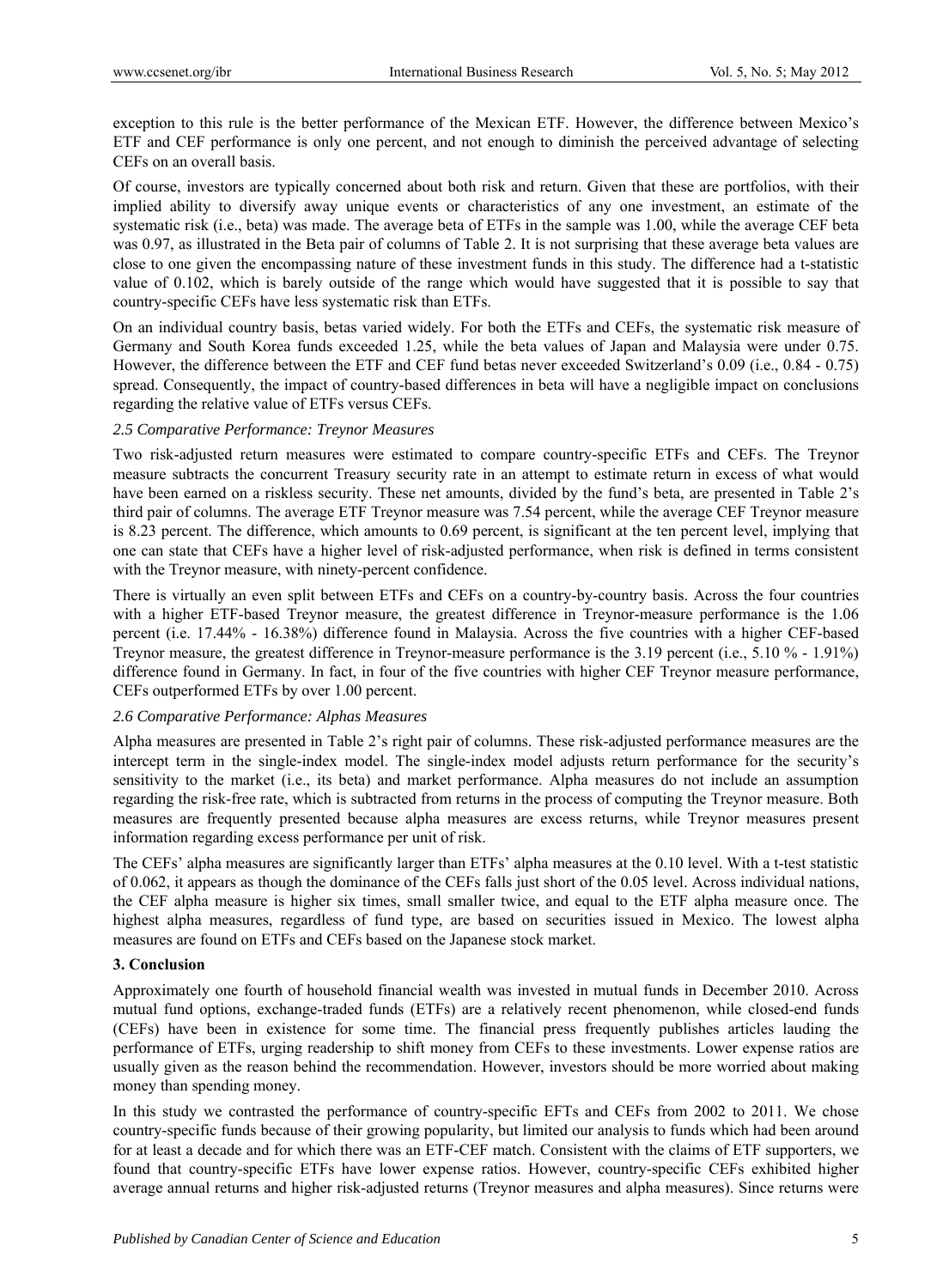calculated after deducting expenses, investors would have been better off investing in CEFs. Future research can use data of longer periods and more countries to verify our findings during this early phrase of ETFs and CEFs.

### **References**

Anderson, S. A. (1986). Closed-end funds versus market efficiency. *Journal of Portfolio Management, 13*, 63-65. http://dx.doi.org/10.3905/jpm.1986.409078

Chang, C. E., & Swales, G. S., Jr. (2005). A comparative study of risk and performance measures of closed-end country funds and country-specific exchange-traded funds. *Journal of the Academy of Finance*, *3*, 109-116.

Gastineau, G. (2001). Exchange traded funds: an introduction. *Journal of Portfolio Management, 27*, 88-96. http://dx.doi.org/10.3905/jpm.2001.319804

Gastineau, G. (2002). *The Exchange Traded Funds Manual*. New York: John Wiley.

Harper, J. T., Madura, J., & Schnusenberg, O. (2006). Performance comparison between exchange-traded funds and closed-end country funds. *Journal of International Financial Markets, Institutions and Money, 16*, 104-122. http://dx.doi.org/10.1016/j.intfin.2004.12.006

Kennedy, M. (2012, February 17). 11 strong reasons for buying exchange-traded funds. [Online] Available at: http://etf.about.com/od/etfbasics/tp/Buying\_ETFs.htm

Madlem, P. W., & Edwards, L. D. (2002). *Power investing with basket securities.* New York: John Wiley.

Pontiff, J. (1997). Excess volatility and closed-end funds. *American Economic Review, 87*, 155-169.

Richards, M., Fraser, D. R., & Groth, J. C. (1980). Winning strategies for closed-end funds. *Journal of Portfolio Management, 7*, 50-55. http://dx.doi.org/10.3905/jpm.1980.408780

Wiandt, J., & McClatchy, W. (2002). *Exchange traded funds*. New York: John Wiley.

Zweig, M. E. (1973). An investor expectations stock price predictive model using closed-end fund premiums. *Journal of Finance, 28*, 67-78. http://dx.doi.org/10.2307/2978169

Table 1. Descriptive data comparing country-specific exchange-traded funds and closed-end funds from Morningstar with at least 10 years of data as of December 31, 2011

|                      |                | Number of Funds |             | Expense Ratio $(\% )$ |             | Annual Turnover (%) |  |
|----------------------|----------------|-----------------|-------------|-----------------------|-------------|---------------------|--|
| Country              | <b>ETFs</b>    | <b>CEFs</b>     | <b>ETFs</b> | <b>CEFs</b>           | <b>ETFs</b> | <b>CEFs</b>         |  |
| Australia            |                |                 | 0.55        | 1.30                  | 27.50       | 0.00                |  |
| Germany              |                |                 | 0.51        | 1.15                  | 13.00       | 45.00               |  |
| Japan                | $\overline{2}$ | $\overline{2}$  | 0.52        | 1.41                  | 14.29       | 28.50               |  |
| Malaysia             |                |                 | 0.52        | 1.11                  | 49.00       | 2.00                |  |
| Mexico               |                | $\overline{c}$  | 0.52        | 1.47                  | 5.00        | 126.50              |  |
| Singapore            |                |                 | 0.52        | 1.76                  | 10.00       | 0.00                |  |
| South Korea          |                | $\overline{c}$  | 0.59        | 1.50                  | 18.00       | 41.50               |  |
| Switzerland          |                |                 | 0.52        | 1.34                  | 7.00        | 61.00               |  |
| Taiwan               |                |                 | 0.59        | 1.43                  | 23.00       | 54.00               |  |
| Total / Average      | 10             | 12              | 0.54        | 1.39                  | 18.53       | 39.83               |  |
| T-test (probability) |                |                 | $0.000***$  |                       | 0.115       |                     |  |

*Note:* ETFs: Exchange-traded Funds; CEFs: Closed-End Funds.

\*\*\*, \*\*, \*: Significant at the  $0.01, 0.05$ , and  $0.10$  level.